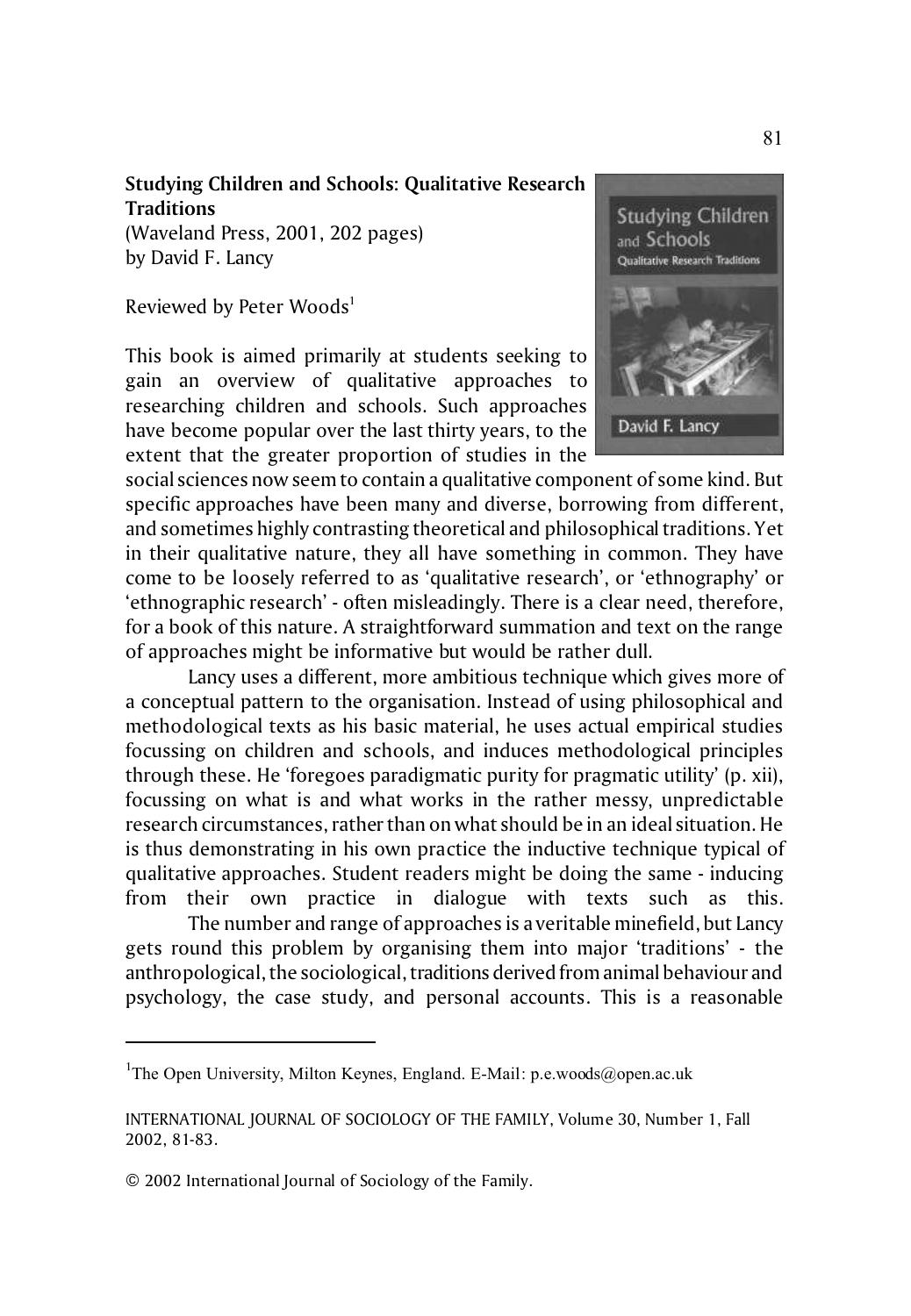division in a way, though some studies have claims to belong to more than one of these. More might have been made of this point, since some have argued that educational research would benefit from more attention being paid by researchers to both anthropological and sociological studies. Preceding chapters on these traditions, there is an introduction to the nature of qualitative research, contrasting it with quantitative, discussing some basic techniques and principles, acknowledging the ease of access to the approach and better chances of ownership of the research, while acknowledging pitfalls and problems.

Following the traditions chapters there is a useful discussion of a how someone new to qualitative research might set about and shape such a study and cope with a number of practical problems. This, then, is the structure of the book. While the coverage of approaches applied to children and schools is impressive and handled through the adopted technique with deceptive ease, there are some notable omissions. There is no mention, for example, of phenomenography, fictive accounts, or of action research, though the latter is highly implicit in the chapter on 'personal accounts'. Nor is there any mention of approaches connected to postmodernism or the 'literary turn'. This is skirted around rather than engaged with, and does not help a certain dated feel about the book, lent by the predominance of older over newer empirical texts. More importantly for this journal, the book is admitted to be anthropologically biased. This is not a fault in itself, but the author is much less secure in his handling of sociological traditions, stemming perhaps from his limited vision of their concern 'with the study of how society comes to be stratified'.

This is a major concern among sociologists, certainly, but not the only one, especially among qualitative researchers. There follows coverage of studies in the strong and weak versions of the Marxist tradition, human capital theory, and ethnomethodology. There is a bias towards studies concerned with social class, with ethnicity and gender receiving less thorough attention through single, rather dated studies. The biggest omission, however, is of any of the studies in the symbolic interactionist tradition, arguably the most important in sociological research. These have been concerned with such subjects as teacher and pupil perspectives, strategies, cultures and careers, modes of adaptation to institutional life, evocations of life with all its subtleties and complexities, all, in short, that goes on in school. These stemmed from a second generation of the Chicago School in the 1950s and 60s, led by such as Hughes, Strauss, Goffman and Becker, inspiring a rash of qualitative studies in the 1970s and 80s, including the so-called 'new sociology of education' in the UK. Few of those are mentioned here. To be fair, Becker and Goffman do get a mention - but in the anthropology section. I had other